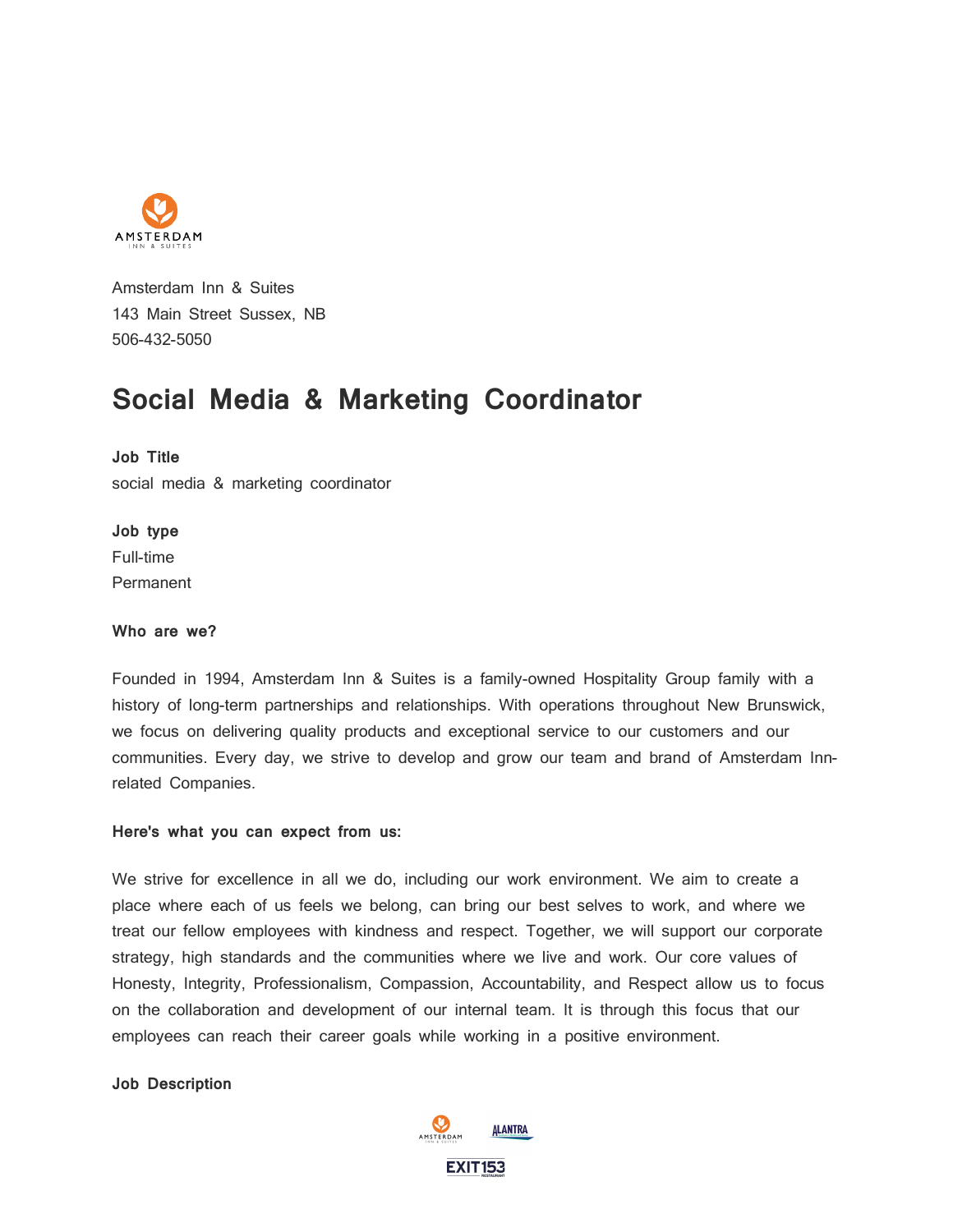#### **What you can expect on a typical day:**

We have an exciting opportunity to join our Marketing & Sales team in Sussex, NB! The social media and Marketing Coordinator is responsible for providing support to our Marketing Team and implementing an online presence to ensure a seamless digital experience and to help our team with our marketing-related programs. This individual will plan, schedule, and execute digital content plans targeted at external audiences on platforms including Facebook, Twitter, Linked In and Instagram, Blogging, newsletters, etc. Other daily marketing responsibilities and tasks may be performed based on seasonality and tourism needs.

## **What we offer:**

- On the job training
- benefits and pension plan
- Paid vacation
- Clothing Allowance
- Personal and professional development opportunities

# **Your roles and responsibilities:**

- Support activities in planning for all organic social media activities on Amsterdam Inn and Sister company platforms, managing the posting schedule across all digital channels.
- Develop and execute recommendations across social media listening platforms to ensure consistent, effective, and integrated approaches to engagement, while also reporting on social analytics to multiple stakeholders on a weekly basis.
- Answer reviews across multiple platforms
- Work in close collaboration with marketing, sales, and property managers to inform, engage and escalate issues when required across all online platforms, including social media, Online Travel Agents, and review websites.
- Proactively work collaboratively with various teams to inform, advocate and support as required.
- Develop and execute organic social media boosting/advertising strategies with our marketing team to increase the company's visibility on social media and other related platforms.
- Support business objectives by providing guidance and assistance to others where required.

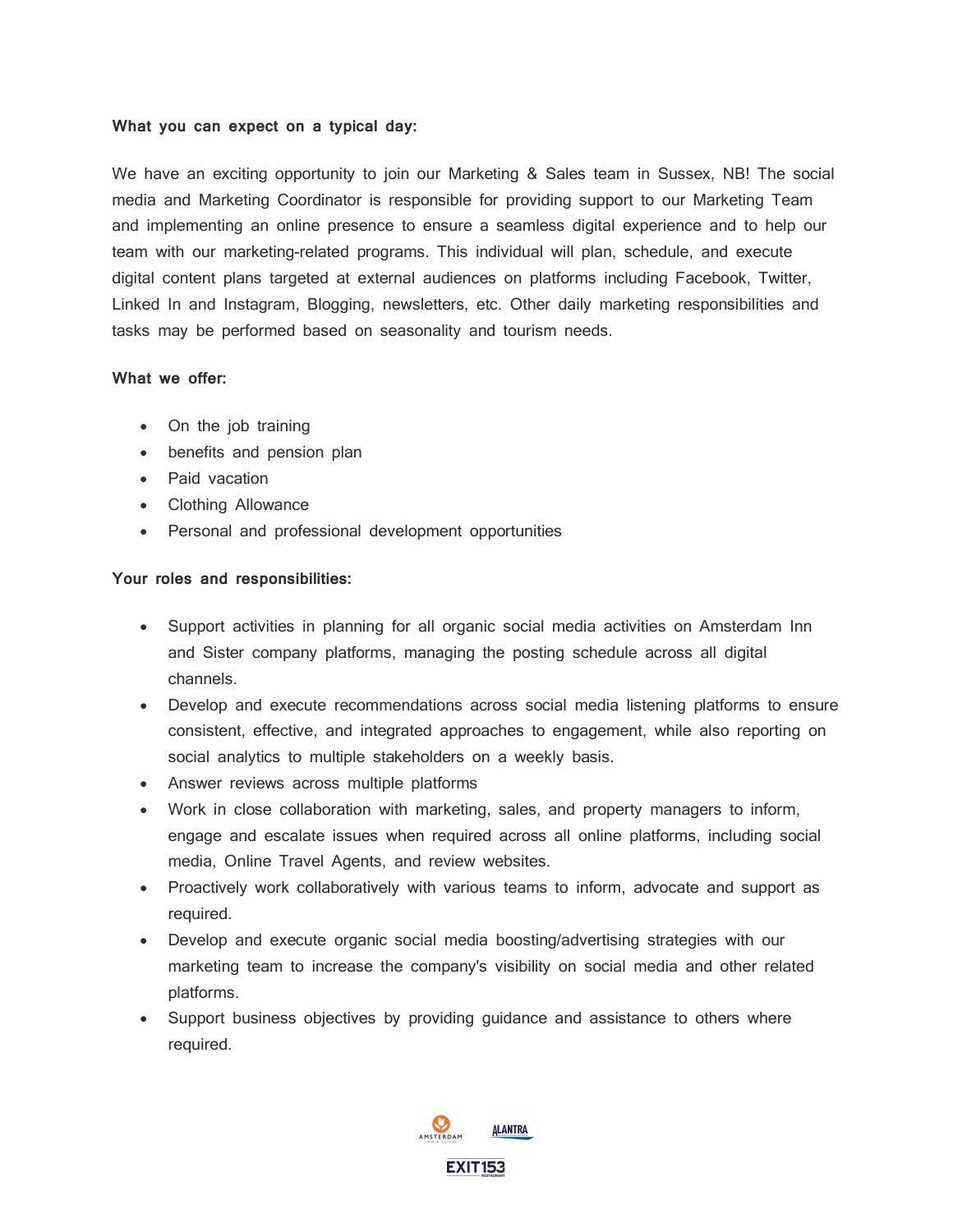- Provide support and recommendations for the management of Amsterdam Inn's online presence across business lines and geographies, including drafting content when required.
- Work with various graphic design tools when requested by the Marketing Manager to create branded templates, charts, presentations, collateral etc.
- Collaborate with the Marketing Manager to strategize annual initiatives and schedule content.
- Develop newsletters monthly for our subscribers and loyalty program reward earners.
- Work closely with the Marketing Manager to participate in the development and implementation of various marketing programs daily.

## **Professional Skills:**

- Knowledge of current digital platforms, including Facebook Ads Manager, along with technologies, trends, and tools.
- Excellent written and verbal communication skills.

# **Travel**

• Travel may be required at times to attend properties, shows, conferences, networking events, etc.

## **Education and Experience:**

- University degree or advanced diploma in a related discipline (e.g. Communications, Marketing, Digital Media.)
- Google Analytics, Google Tag Manager and Google AdWords Training / Certification are considered an asset.

**Job Requirements - Work Experience** Marketing, communications, social media, advertising

**Job Requirements - Education Bachelors** 

**Location** Sussex, NB